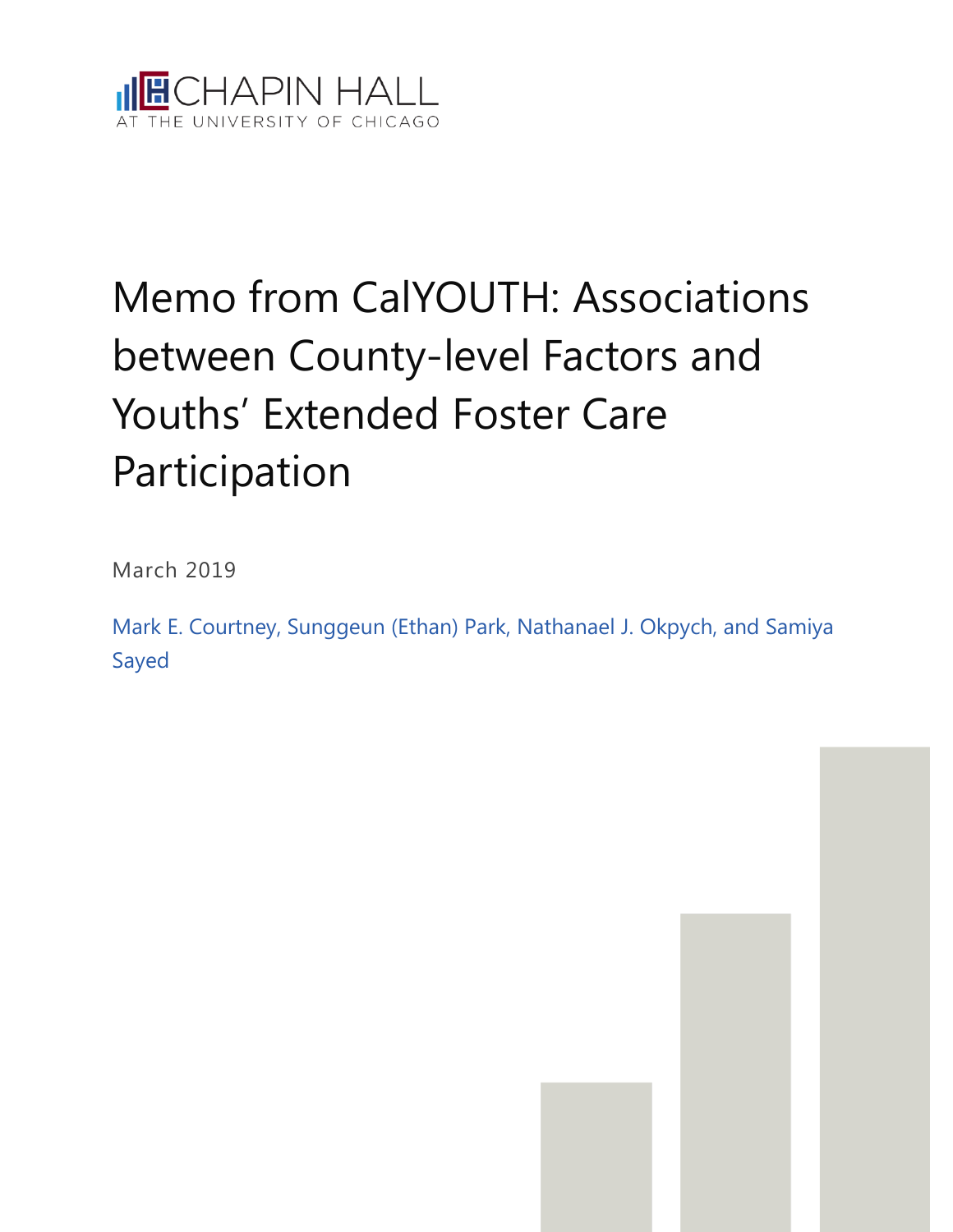#### **Recommended Citation**

Courtney, M. E., Park, S., Okpych, N. J., & Sayed, S. (2019). *Memo from CalYOUTH: Associations between county-level factors and youths' extended foster care participation.* Chicago, IL: Chapin Hall at the University of Chicago.

#### **Related Publications**

Courtney, M. E., Charles, P., Okpych, N. J., & Halsted, K. (2015). *California Youth Transitions to Adulthood Study (CalYOUTH): Early findings from the child welfare worker survey*. Chicago, IL: Chapin Hall at the University of Chicago.

Courtney, M. E., Okpych, N. J., & Park, S. (2018). *Report from CalYOUTH: Findings on the relationships between extended foster care and youths' outcomes at age 21*. Chicago, IL: Chapin Hall at the University of Chicago.

### **Acknowledgement**

We would like to recognize our project funders: the Conrad N. Hilton Foundation, the Reissa Foundation, the Walter S. Johnson Foundation, the Zellerbach Family Foundation, the William T. Grant Foundation, and the California Wellness Foundation.

#### **Disclaimer**

The findings herein were performed with the permission of the California Department of Social Services. The opinions and conclusions expressed herein are solely those of the authors and should not be considered as representing the policy of the collaborating agency or any agency of the California government.

Chapin Hall is an independent policy research center at the University of Chicago focused on providing public and private decision-makers with rigorous data analysis and achievable solutions to support them in improving the lives of children, families and communities.

Chapin Hall partners with policymakers, practitioners, and philanthropists at the forefront of research and policy development by applying a unique blend of scientific research, real-world experience, and policy expertise to construct actionable information, practical tools, and, ultimately, positive change for children and families.

© 2019 Chapin Hall at the University of Chicago

Chapin Hall at the University of Chicago 1313 East 60th Street Chicago, IL 60637

**chapinhall.org**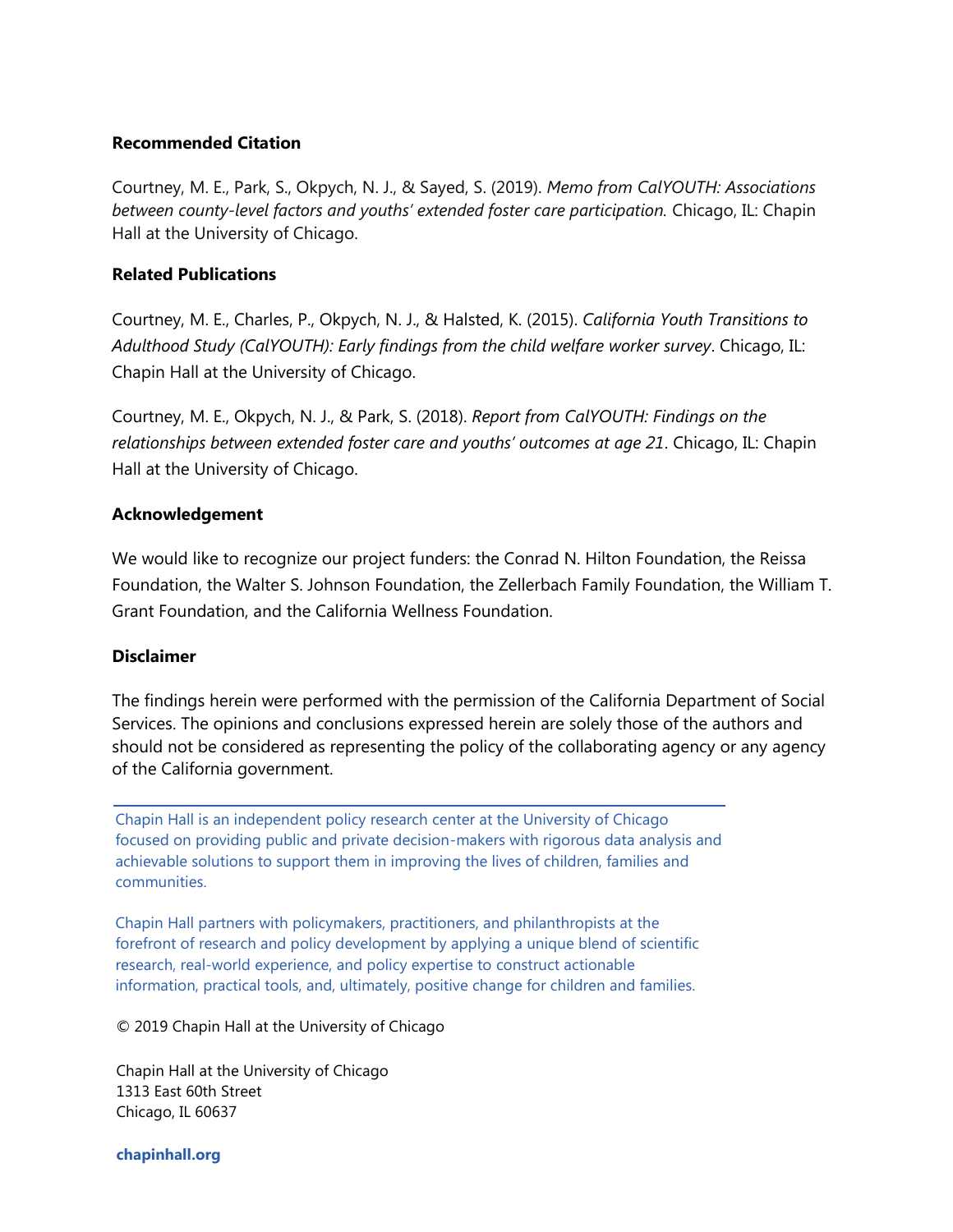# **Introduction**

A growing body of research has shown that extended foster care (EFC) is associated with outcomes of transition-age foster youth (Courtney, Okpych, & Park, 2018; Courtney & Hook, 2017; Courtney, Park, & Okpych, 2017; Lee, Courtney, & Tajima, 2014; Dworsky, Napolitano, & Courtney, 2013; Hook & Courtney, 2011). EFC has been found to benefit foster youth in several domains, including education, employment, housing, social support, pregnancy and parenting, and reduced criminal justice system involvement (Courtney et al., 2018). For example, a recent analysis of data collected by the California Youth Transitions to Adulthood Study (CalYOUTH) found that each additional year in EFC increased the probability of foster youth enrolling in college by 10 to 11% and increased the number of quarters that foster youth were employed between their 18th and 21st birthdays (Courtney et al., 2018).

California was one of the early adopters of the federal 2008 Fostering Connections to Success and Increasing Adoptions Act that gave states the option to extend the foster care age limit to 21. Although EFC is adopted on a state level, studies have found significant variation between counties in EFC participation and amount of time spent in care past age 18 (Courtney et al., 2018; Courtney et al. 2017). As is the case in 11 other states, child welfare services in California are administered at the county level, with each of the 58 counties being

responsible for developing and executing procedures and practices that comply with state and federal policy.<sup>1</sup> As such, countylevel discretion has the potential to influence foster youths' participation in EFC and how long they stay in EFC. For example, a previous CalYOUTH study found that youths' average length of time in EFC differed by over two years between the California county with the highest average length of time and the county with the lowest (Courtney et al., 2017). A study in Illinois discovered that county-level courts play a significant role in the variability of the proportion of foster youth who participate in extended care (Peters, 2012). Still, exploration of the role that county-level factors play in EFC participation is a relatively new and emerging area of research, and more work is needed.

Building on CalYOUTH's charge to evaluate contexts and consequences of extended foster care, this memo examines the associations between several county-level factors and youths' extended foster care participation. Data on two county-level factors come from administrative data, including the unemployment rate among youth and young adults and the proportion of Republicans among registered voters. Data on other county-level factors come from a survey of California child welfare workers who serve transition-age youth. The survey captures their perceptions of whether EFC fosters dependency, the age at which foster youth can live independently, the availability of training and services for foster youth, the quality of collaboration

 $1$  Nine states operate all child welfare services at the county level (California, Colorado, Minnesota, New York, North Carolina, North Dakota, Ohio, Pennsylvania, and Virginia), while three states (Maryland, Nevada, and Wisconsin) are considered "hybrid" states where services are partially administered by the state and partially administered by counties (Child Welfare Information Gateway, 2018).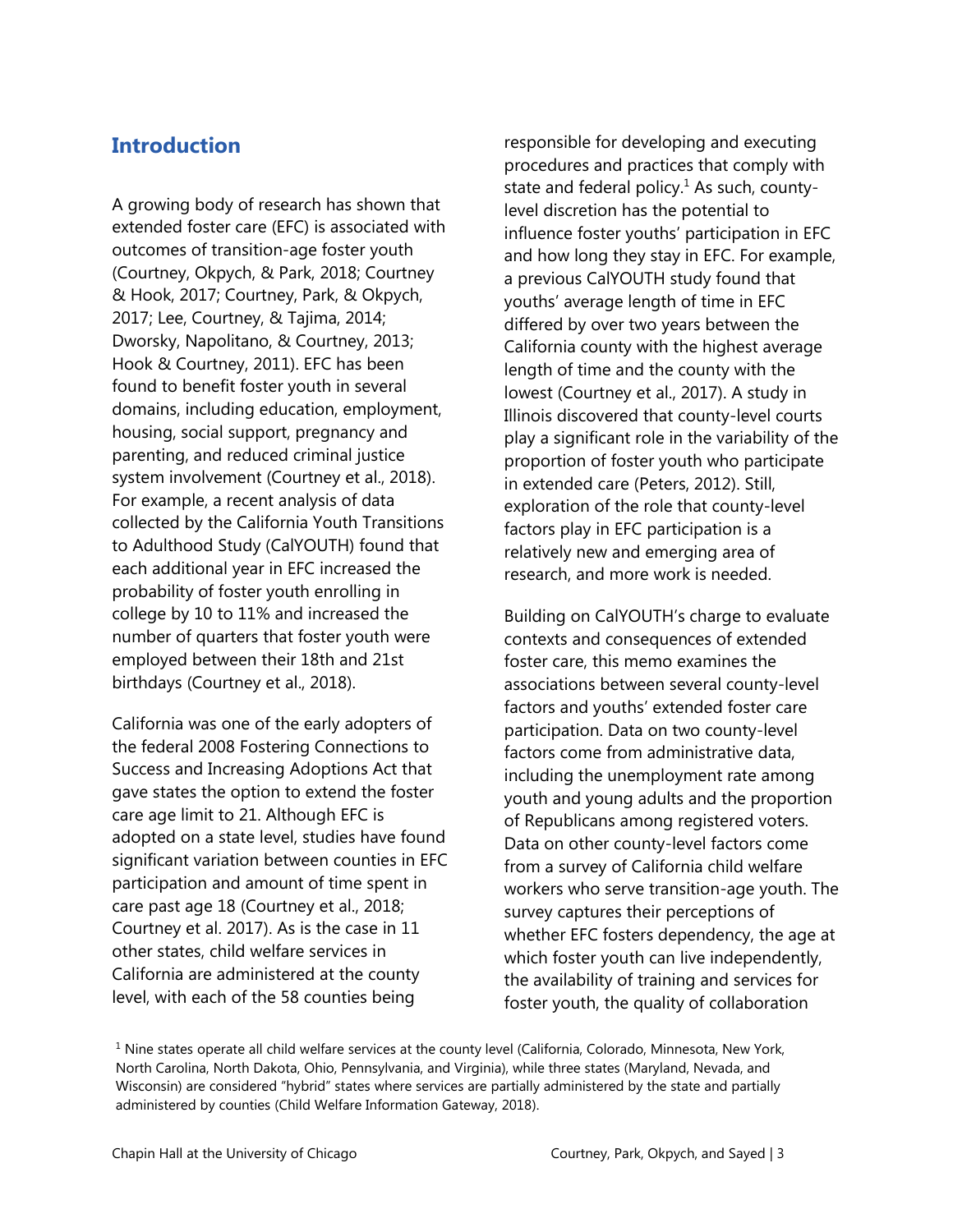between child welfare and other service systems, and the supportiveness of court personnel. These county-level factors were used to predict youths' participation in extended foster care (i.e., in care on 18th birthday) and the number of months youth spent in care after age 18.

# **Methods**

## Data Sources

To explore the relationships between county-level factors and youth's EFC participation, this memo uses both data from administrative records and data collected from a survey of child welfare workers. We draw multiple youth- and county-level variables from several administrative data sources. Transition-age foster youths' basic demographic information, foster care history, and substantiated maltreatment history are drawn from the Child Welfare Services/Case Management System (CWS/CMS) of the California Department of Social Services (CDSS). County-level information on unemployment rates and the proportion of Republican registered voters came from the American Community Survey and the California Secretary of State, respectively.

To capture various county-level characteristics of the child welfare system in California, we drew on data collected from an online survey of California child welfare workers conducted by CalYOUTH that was administered after AB12 was implemented (Courtney, Charles, Okpych, & Halsted, 2015). As frontline staff members, child welfare workers provided their perspectives

on important county-level contexts, such as resource availability, degree of collaboration with other health and human service systems, and support of the EFC program by courts.

## Sample

The sample for the current memo includes nearly 2,500 young people in California foster care who were selected as the population of interest in CalYOUTH's longitudinal study (see Courtney, Charles, Okpych, Napolitano, & Halsted, 2014). The original population for this study included 2,583 adolescents who were between the ages of 16.75 and 17.75 years old in December 2012, who had been in California foster care for at least 6 months, and who were under the supervision of the child welfare services department. The final sample for this memo includes 2,472 youths in 35 counties. A total of 111 youths from 23 counties were dropped from the original population due to insufficient data. To create caseworker perception variables for a county, we needed responses from at least three workers in the county. Counties that did not meet this threshold and counties that did not participate in the caseworker survey were excluded from the present analysis (Courtney et al., 2015). $^2$  The excluded counties tended to be rural and to have smaller caseloads of transition-age foster youth.

The original population of CalYOUTH's child welfare worker survey (Courtney et al., 2015) included 891 child welfare workers who had a youth on their caseload that was still in

 $2$  The following 14 counties participated in the caseworker survey, but had fewer than three respondents: Amador, Del Norte, Imperial, Lake, Lassen, Madera, Marin, Mono, Napa, Nevada, San Benito, Tehama, Trinity, and Tuolumne. The following 9 counties did not participate in the caseworker survey, and thus no caseworker information is available: Alpine, Colusa, Inyo, Mariposa, Modoc, Plumas, Sierra, Siskiyou, and Sutter.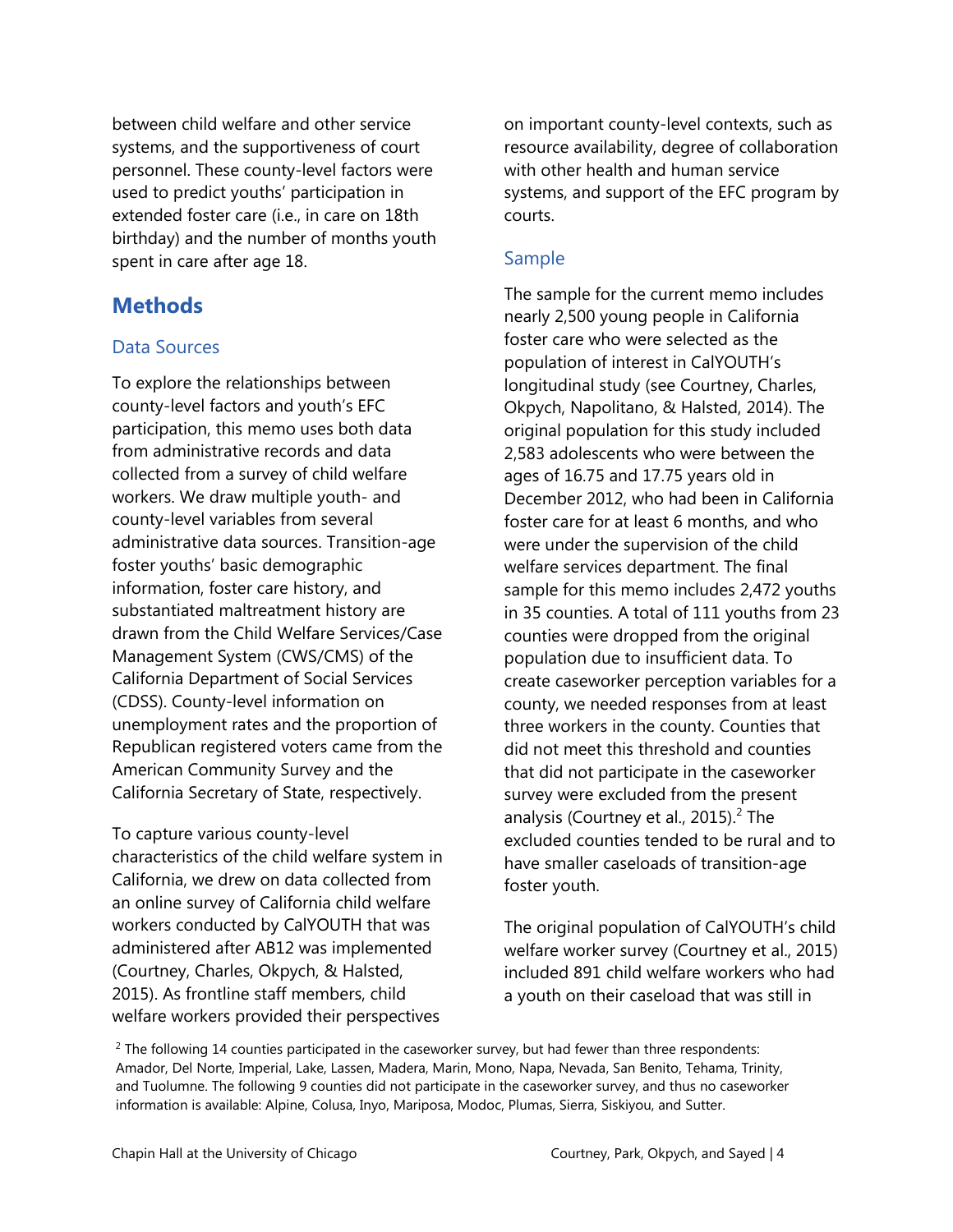care on their 18th birthday and had turned 18 in the last six months. The sample was drawn from CWS/CMS records in September 2013. Smaller counties were oversampled in order to maximize the number of counties that would be included in the study, and survey weights were used to correct for the sampling approach (for more details see Courtney et al., 2015). A sample of 296 workers was selected into the study, but 34 workers were deemed to be ineligible (e.g., were no longer employed by the county). Of the remaining 262 workers, a total of 235 caseworkers in 49 counties completed an online survey, yielding an 89.8% response rate (Courtney et al., 2015). In the present analysis, a single measure was calculated for each county-level factor by taking the average among workers in that county.

#### **Measures**

This memo evaluates two youth outcomes. The first outcome is a measure of whether or not a youth was in foster care on their 18th birthday, which was created using information from the CWS/CMS database. This was a measure of youths' EFC participation (yes/no). The second outcome is a measure of the number of months youth spent in care after their 18th birthday, up to their 21st birthday (ranging from 0–36 months), which was also calculated from CWS/CMS data. This is a measure of the amount of time youth spent in EFC. Youths who exited care before their 18th birthday were assigned 0 months in EFC.

Several variables were created at the county level to capture contextual factors that may be associated with youth outcomes. Some of these variables were created from publicly available data sources. As an indicator for labor market conditions, we used American Community Survey's oneyear estimates on each county's unemployment rate among youth and young adults between the ages of 16 and 24, which was obtained from the U.S. Census Bureau's American FactFinder (U.S. Census Bureau, 2018). To measure each county's political climate, we obtained data on the proportion of Republicans among registered voters, using information from the California Secretary of State (California Secretary of State, 2018). Finally, we created a variable that assigns counties to one of four groups based on their urbanicity and population size: rural/mostly rural counties, $3$ urban counties,<sup>4</sup> large urban counties,<sup>5</sup> and Los Angeles County.

In addition to publicly available data sources, we used CalYOUTH's child welfare worker survey (Courtney et al., 2015) to create five measures of county workers' perceptions and experiences. For all measures, we calculated the average among workers in a county. First, we estimated the child welfare workers' perceptions of whether EFC promotes dependency based on their answer to the following question: "In your opinion, to what extent will extending foster care beyond age 18 foster dependency on the system by youth?" Respondents chose the best answer on a

<sup>3</sup> Rural/mostly rural counties include: Calaveras, El Dorado, Glenn, Humboldt, Mendocino, San Luis Obispo, and Yuba.

<sup>4</sup>Urban counties include: Butte, Contra Costa, Kings, Merced, Monterey, Placer, San Bernardino, San Mateo, Santa Barbara, Santa Cruz, Shasta, Solano, Sonoma, Tulare, Ventura, and Yolo.

<sup>5</sup> Large urban counties include: Alameda, Fresno, Kern, Orange, Riverside, Sacramento, San Diego, San Francisco, San Joaquin, Santa Clara, and Stanislaus.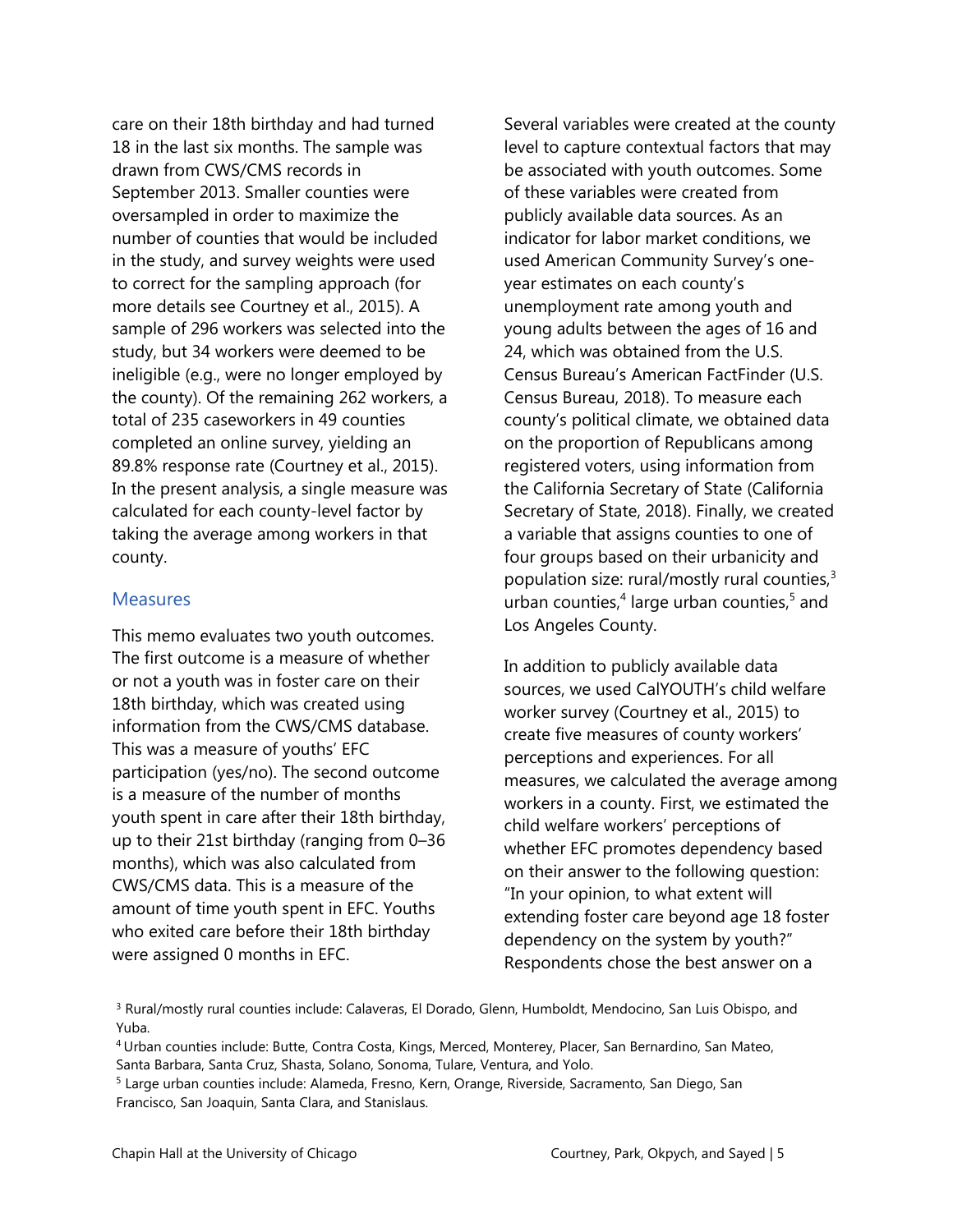four-point scale:  $1 =$  none,  $2 =$  a little,  $3 =$ some, and  $4 = a$  lot.

Second, workers' perceptions about the age at which youth can live independently were measured by the following question: "Young people's ability to live on their own is a function of their own maturity but also changes in the labor market, cost of living, and other factors that can vary from community to community. At what age do you think most young people in your county can expect to live on their own?" The response options included 18, 19, 20, 21, 22, 23, 24, and 25 or older. Forty-six workers selected "25 and older"; this response was coded as a value of 25 when calculating the average.

Third, we estimated the general availability of training and services for transition-age foster youth in the county. For this estimate, we used a set of questions that asked workers about their perceptions of service and training availability in several domains, including secondary education, postsecondary education, employment, housing, health, mental health, and substance use. An example question that assessed secondary education training/services read: "What is your perception about the availability of training and services in your county: to assist with finishing high school, completing a GED, or completing a certificate of completion." Response options for these questions were on a 4-point scale  $(1 = no training/s$ ervices,  $2 = few training/s$ ervices,  $3 = some$ trainings/services,  $4 = a$  wide range of trainings/services). To calculate the county measure of service and training availability, we first estimated a county-level average for each domain and then calculated the

county-level overall mean that averaged scores across the seven domains.

Fourth, workers' satisfaction with collaboration between the county's child welfare department and other service systems is estimated using a set of questions asking workers to evaluate their experiences with seven service systems, which correspond to the seven domains in the measures of service/training availability (see preceding paragraph). Response options included a 5-point scale  $(1 =$ completely dissatisfied,  $2 =$  dissatisfied,  $3 =$ neither satisfied nor dissatisfied,  $4 =$ satisfied,  $5 =$  completely satisfied). For each county, we estimated the average degree of satisfaction with collaboration within each service domain, then calculated an overall average across domains.

Lastly, we estimated workers' perceptions about support for extended foster care among court personnel. Using a 5-point scale  $(1 = \text{very unsupportive}, 2 =$ unsupportive,  $3 =$  indifferent,  $4 =$ supportive,  $5 = \text{very supportive}$ , workers were asked to evaluate the level of supportiveness of three groups of court personnel: county judges, youths' attorneys, and county counsels. For each county, after calculating the average support level for each personnel group, we took the mean of the three personnel groups to arrive at an overall average of court supportiveness.

### Analyses

We first present descriptive statistics of the county-level characteristics and the youth outcomes. Next, we present findings from analyses that investigated the relationships between the county-level factors and the two EFC outcomes. We used a logistic regression model for the EFC participation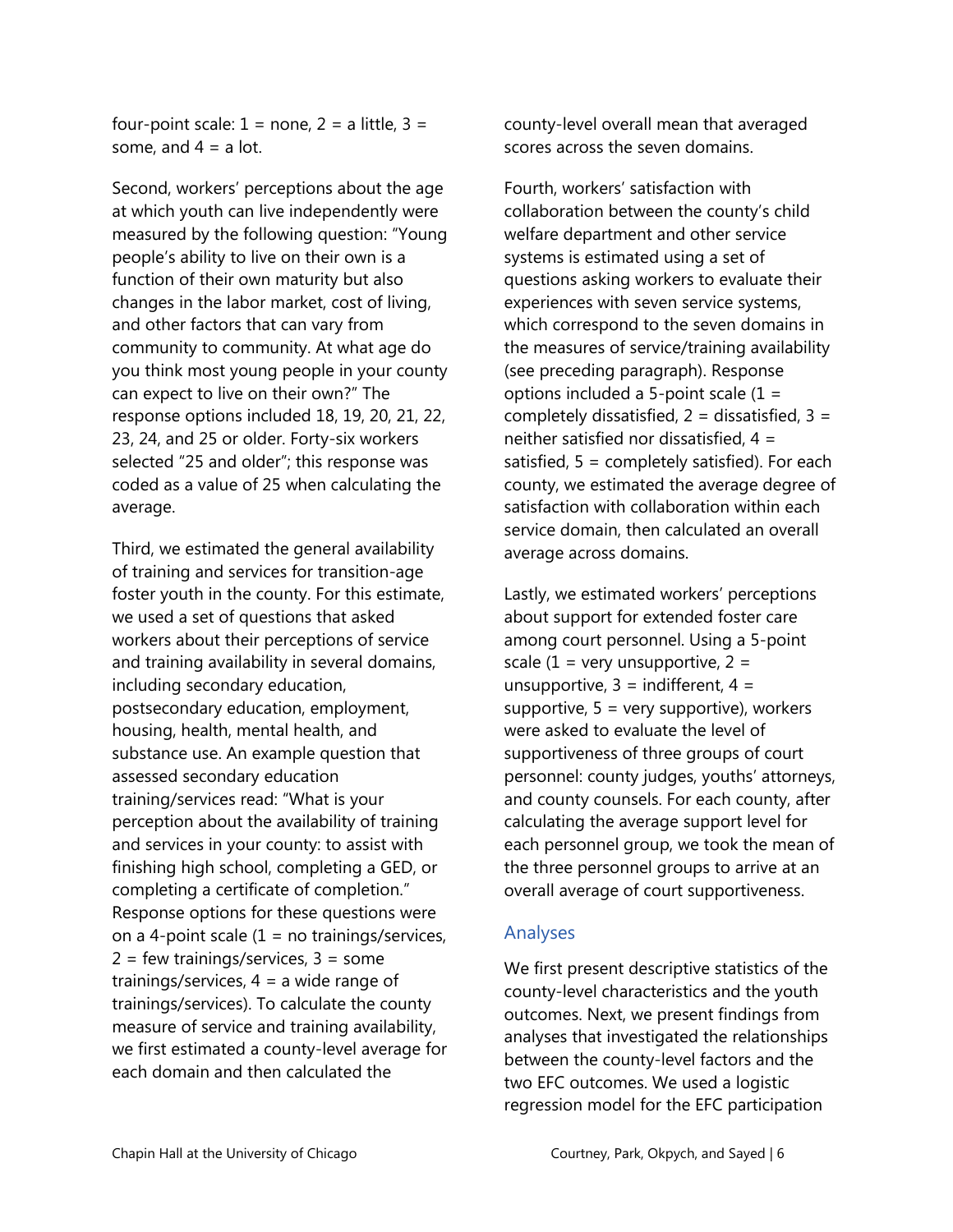status and a linear regression model for the number of months spent in EFC.<sup>6</sup> In both of the regression models, we controlled for several youth characteristics, including demographics (gender, race/ethnicity), foster care history prior to age 18 (age of entry, main placement type, average number of placements per year, indicator of whether youth had ever been in probationsupervised foster care, and indicator of disability<sup>7</sup>), and substantiated maltreatment history prior to age 18 (variables indicating a history of each of the following: sexual abuse, physical abuse, severe neglect, neglect, emotional abuse, and other maltreatment).

# **Results**

Table 1 presents descriptive statistics on the two outcomes and the several county-level measures assessed in this memo. Most youths in the sample participated in EFC and youths stayed in care for just under two years, on average. Counties' average unemployment rate among youth and young adults was about 23%, but varied

significantly from a low of about 10% to a high of 47%. The average proportion of Republican registered voters was 29%, but this also ranged considerably from county to county. Turning to measures created from CalYOUTH's child welfare worker survey, on average, workers perceived that EFC fosters "some" dependency (a score of 3.1 out of 4) and that foster youth were prepared to live independently at about age 22, though there was considerable range in county averages. The average score for the amount of training and services available for transition-age foster youths in their counties was 2.8 out of 4, which was just under a score corresponding to "some" training and services (3 out of 4). The average score of 3.1 out of 5 was close to a score of 3 "neither satisfied nor dissatisfied" in terms of satisfaction with the collaboration they had with professionals from other service systems. Lastly, workers' perceptions of court personnel's supportiveness of EFC were generally favorable, averaging 4.1 out of 5, which roughly corresponded to a score of 4, "supportive."

<sup>6</sup> To improve the accuracy of the estimates, we ran a bootstrap procedure on both analyses 500 times with randomly drawn subsamples.

<sup>7</sup> Disability information was drawn from child welfare workers' notes on individual youth's conditions, available from CWS/CMS data. Youth were coded as having a disability if their worker noted a developmental disorder; vision, hearing, or other physical disability; mental health disorder; substance use disorder; or other medical issues. In total, 17.6% of the 2,472 youths in the sample were classified as having a disability.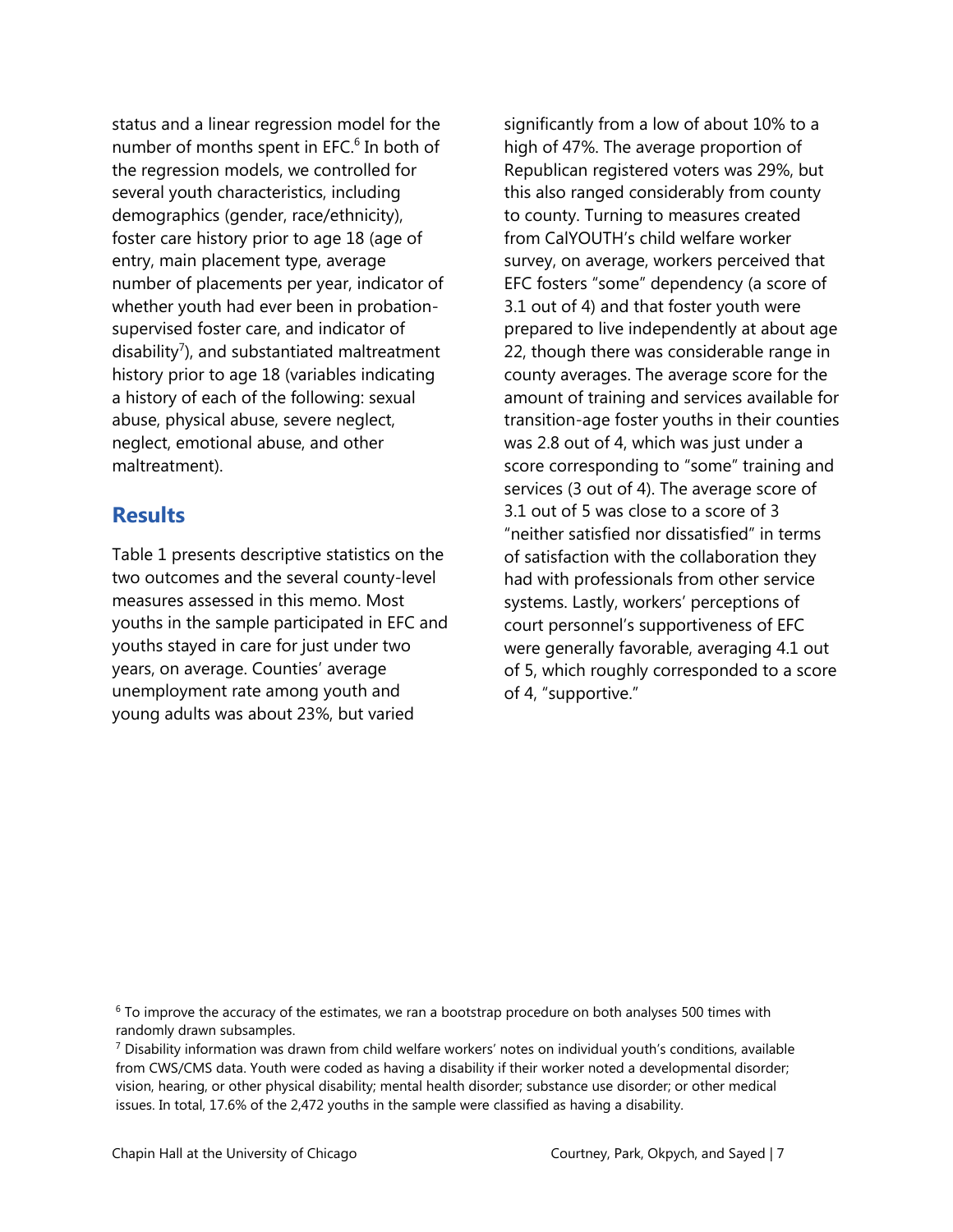|                                                       | Mean/%      | Range         |
|-------------------------------------------------------|-------------|---------------|
|                                                       | (SD)        |               |
| <b>Dependent variables</b>                            |             |               |
| In care on 18th birthday (%)                          | 90.5 (29.3) | $0 - 100$     |
| Months in care after age 18 (Mean/SD)                 | 23.4 (14.8) | $0 - 36$      |
| <b>County-level characteristics</b>                   |             |               |
| Unemployment rate among youth and young adults (%)    | 23.2(5.4)   | $9.5 - 47.3$  |
| Proportion of Republicans among registered voters (%) | 28.5(9.4)   | $8.5 - 47.0$  |
| Perception of EFC fostering dependency (Mean/SD)      | 3.1(0.3)    | $2.3 - 3.7$   |
| Perception of age of independence (Mean/SD)           | 21.9(0.7)   | $20.1 - 24.3$ |
| Training and service availability (Mean/SD)           | 2.8(0.2)    | $2.3 - 3.2$   |
| Quality of collaboration with other service systems   | 3.1(0.3)    | $2.1 - 3.5$   |
| (Mean/SD)                                             |             |               |
| Supportive court personnel (Mean/SD)                  | 4.1(0.3)    | $3.3 - 5.0$   |

## **Table 1. Descriptive Statistics of the Outcomes and County-level Characteristics**

The regression analyses results show no statistically significant associations (*p* < .05) between county-level attributes and youths' EFC participation, after controlling for other youth- and county-level factors (see Table 2). However, there were three county-level factors that were significantly associated with the number of months youth spent in extended foster care. First, each 10% increase in the proportion of registered Republicans in a county decreased the expected amount of time youth spent in EFC by about 2.4 months. Conversely, youth were expected to stay longer in EFC when

county caseworkers perceived better collaboration quality with other service systems and greater supportiveness of EFC by court personnel. For collaboration, each 1-point increase in the collaboration measure (e.g., from 4, "satisfied," to 5, "completely satisfied") is associated with an expected increase of about 4.4 months in EFC. For supportiveness, each 1-point increase in court personnel supportiveness of EFC (e.g., from 3, "supportive," to 4, "very supportive") was associated with a 3.6 month increase in number of months youth spent in care past age 18.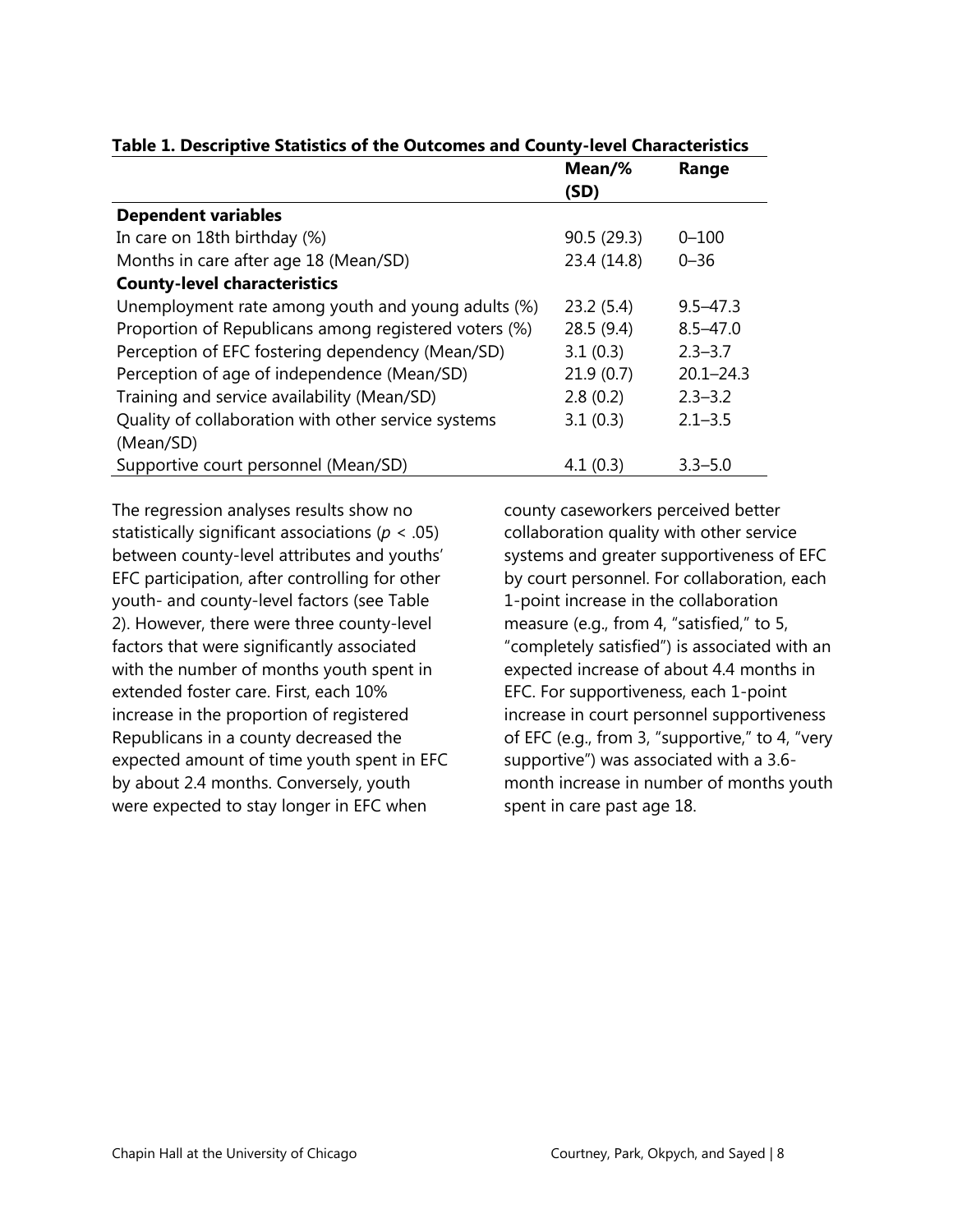|                                                                | <b>EFC participation</b> |                               | <b>Months in care after age</b><br>18 |                               |
|----------------------------------------------------------------|--------------------------|-------------------------------|---------------------------------------|-------------------------------|
|                                                                | <b>Odds ratio</b>        | 95%<br>confidence<br>interval | <b>Estimated</b><br>months            | 95%<br>confidence<br>interval |
| <b>County-level explanatory</b>                                |                          |                               |                                       |                               |
| variables                                                      |                          |                               |                                       |                               |
| 10% increase in unemployment rate<br>(youths and young adults) | 1.17                     | (0.83, 1.66)                  | $-0.57$                               | $(-1.83, 0.69)$               |
| 10% additional proportion of                                   |                          |                               |                                       |                               |
| Republicans among registered<br>voters                         | 0.77                     | (0.58, 1.01)                  | $-2.43***$                            | $(-3.23, -1.64)$              |
| Perception of EFC fostering<br>dependency                      | 0.97                     | (0.43, 2.20)                  | $-0.68$                               | $(-3.48, 2.12)$               |
| Perception of age of independence                              | 1.26                     | (0.96, 1.66)                  | 0.58                                  | $(-0.27, 1.44)$               |
| Training and service availability                              | 2.19                     | (0.64, 7.53)                  | 0.52                                  | $(-4.30, 5.33)$               |
| Collaboration with other service                               | 0.71                     | (0.34, 1.49)                  | $4.39**$                              | (1.68, 7.10)                  |
| systems<br>Supportive court personnel                          | 1.42                     | (0.77, 2.59)                  | $3.63**$                              | (1.43, 5.84)                  |

## **Table 2. Regression analysis results (***n* **= 2,472)**

Table notes: \*\*  $p$  < 0.01, \*\*\*  $p$  < 0.001. Controls not shown: gender, race/ethnicity, age of entry, main placement type before age 18, average number of placements per year before age 18, ever supervised by probation officer(s) before age 18, disability status, and substantiated maltreatment history (e.g., sexual abuse, physical abuse, severe neglect, neglect, emotional abuse, and other maltreatment) before age 18.

# **Discussion**

This memo examined the relationship between county-level factors and two measures of EFC participation among a sample of older adolescents in California foster care. On average, child welfare workers perceived that it was not until age 22 that young people in their county can be expected to live on their own. There were no serious concerns that participating in EFC fostered dependency. Workers reported that judges and personnel in child dependency courts were generally supportive of extended care. Workers' satisfaction with the quality of collaboration with other service systems was in the middle range,

conveying neither great dissatisfaction nor great satisfaction. Similarly, their perceptions about the availability of training and services for youth in EFC were in the middle range. It is important to keep in mind that the CalYOUTH survey was administered not long after AB12 had been implemented (about 1.75 years), and service coordination and service delivery systems were still in the works. For example, there was a delay in the implementation of the Transitional Housing Placement-Plus Foster Care (THP+FC) program, which meant that the number of these placements that were accredited and readily available was much lower in many counties at the time of the survey than is the case today.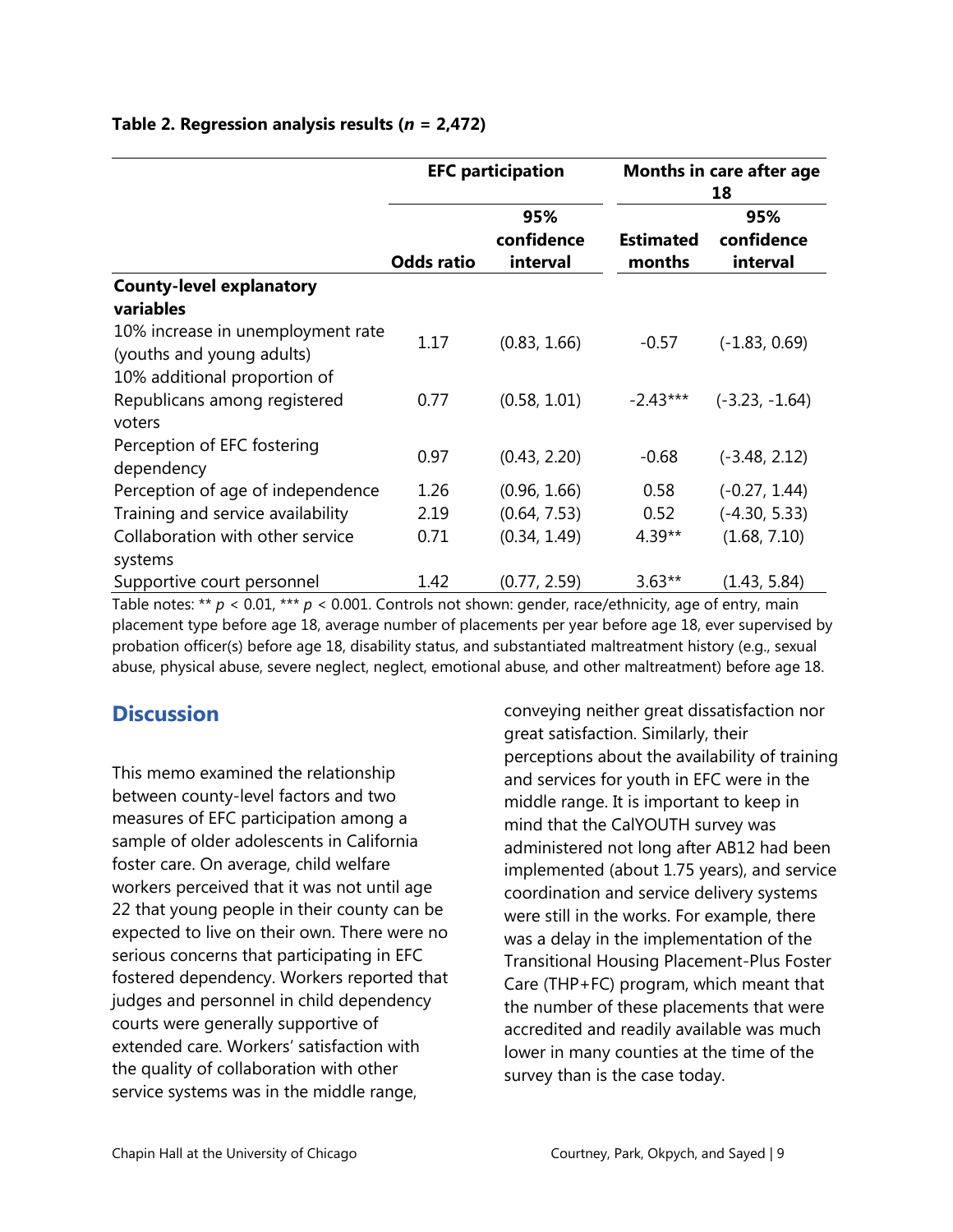In the results of the regression analyses, we found a few important ways that countylevel characteristics were related to the amount of time youth spent in EFC, independent of youth characteristics accounted for in the models (i.e., demographics, foster care history, maltreatment). First, youth in counties with higher collaboration with other service systems spent significantly more time in extended care than did youth in counties with lower levels of collaboration. Importantly, this analysis controls for differences between counties in the perceived amount of transition-age youth services in the county. Greater perceived collaboration may reflect a county's general willingness and readiness to incorporate the extension of foster care. This may be reflected in things like worker training and preparation, cultivation of worker culture that embraces extended care, and reorganization of child welfare services to accommodate the new task of serving adults in care. For example, some county child welfare departments have created special units to serve transition-age youth or child welfare workers designated to work exclusively with nonminor dependents. The results may also reflect a direct impact of better service coordination on youths' likelihood of staying in care. If it is clear to youths that the child welfare department is a hub well-connected to other services that will help meet their needs as they transition to adulthood, they may see greater reason for and benefit from remaining in EFC.

A second important finding pertains to the level of support from dependency court personnel. Youth spent longer in extended foster care in counties where workers perceived greater support from court personnel for EFC. This finding is consistent with earlier work that illustrated the critical role that county judges played in the likelihood that young people remained in care past age 18 in Illinois (Peters, 2012). This makes sense given the influence that county dependency court personnel can have on whether youth remain in extended care. Their views, attitudes, and rulings can have a pervasive influence on the utilization and effectiveness of the extended care program.

We also found that the proportion of Republicans among registered voters was negatively associated with the length of time youths spent in EFC. This finding is all the more striking given that county-level urbanicity and availability of services were controlled for in our analyses; in other words, this finding does not appear to be a function of relatively sparse service availability in rural counties, which, in California, tend to be more politically conservative. Although the explanation for this association is not obvious, it may reflect principles traditionally associated with conservativism, such as fiscal thrift in provision of social services, diminishing the role of government, and greater emphasis on self-sufficiency. A willingness to invest in EFC may vary by county, and this could affect youths' opportunities to take advantage of the EFC program. It is also important to keep in mind that the proportion of Republicans among registered voters in a county may be associated with other aspects of the county context that influence EFC participation, but that we have not accounted for in our analyses. If that is so, then our measure of the political affiliation of registered voters may actually be serving as a proxy for something else that influences EFC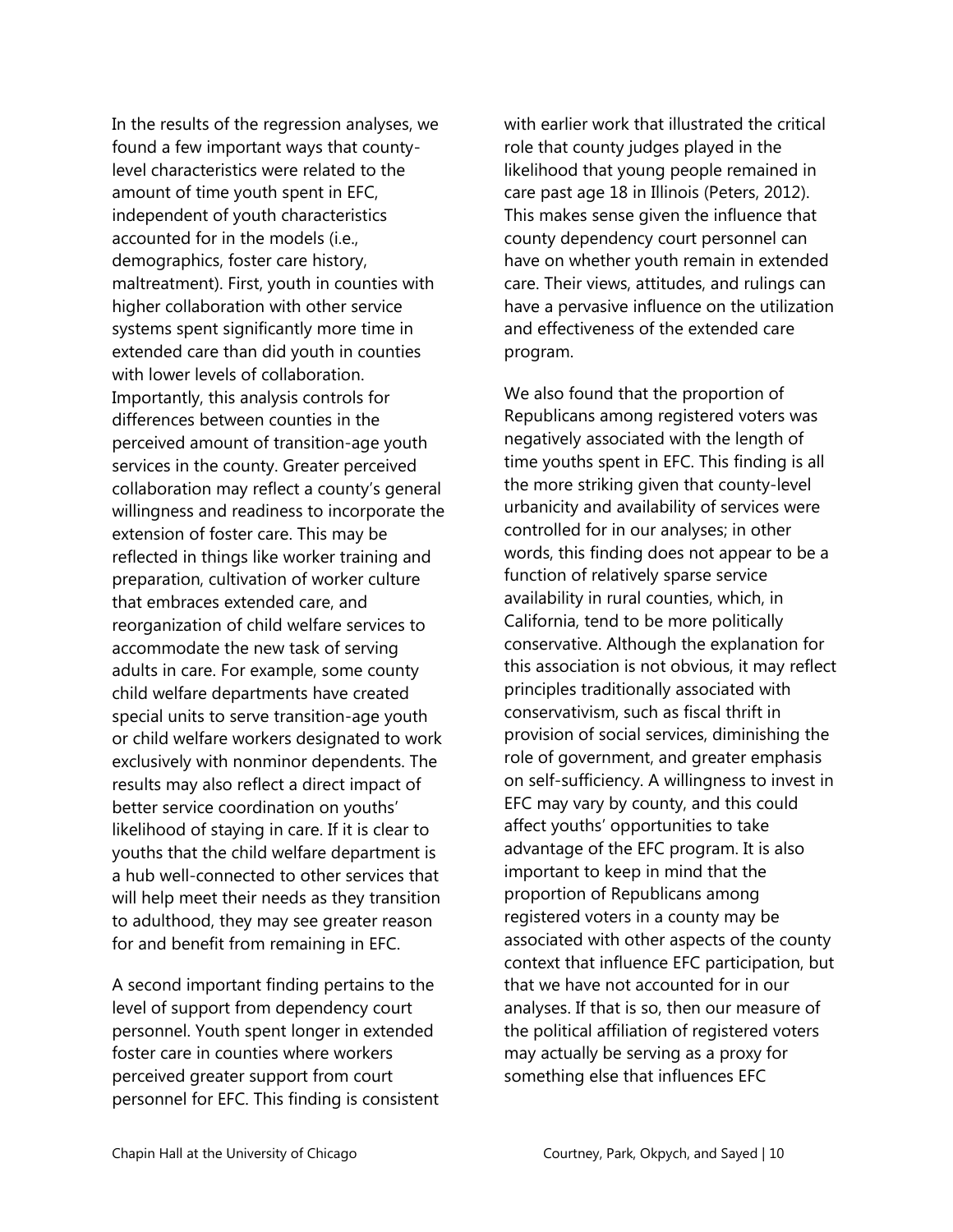participation, but that we did not measure directly.

Interestingly, workers' perceptions of the age at which foster youth could live independently in their county was not significantly associated with the amount of time that youth spent in extended care. As was stated in the wording of the question, the finding may reflect differences between counties in things like the cost of living and the availability of housing, and not necessarily the views of the workers about the age at which young people are ready to be on their own. We also did not find any statistically significant associations between any of the county level-factors and the odds that youth would be in foster care on their 18th birthday. This may be due to limited variability between counties; overall, about 90% of youth were in care on their 18th birthday. At least for the sample of older adolescents included in this study, countylevel differences appear to contribute more to variation in the amount of time youth spend in EFC rather than whether they are in care when they turn 18.

There are a few limitations that should be kept in mind when interpreting the findings reported in this memo. First, the sample for this analysis does not include all 58 California counties. It does include 35 of the counties where the overwhelming majority of foster youth are placed and living, but excludes many of the smaller and more rural counties. Second, our measures of county context almost certainly do not capture all of the characteristics of counties that might influence participation in EFC. Third, most of the county-level measures are based on child welfare workers' perceptions of the service and court context. Since they are the frontline staff who supervise extended foster care services, their views of the service and court context are certainly important. Those views can influence their work with young people. However, other measures of county context (e.g., the number of contracted youth services agencies in the county) may also be predictive of youths' length of stay in EFC. Fourth, given the considerable weight that county judges play in EFC decisions, it would have been useful if we had information from the judges about their opinions of EFC. Finally, the child welfare survey was conducted in the fall of 2013, less than 2 years into AB12 implementation. The child welfare workers were responding to an EFC law and service landscape that was very much in the works.

Overall, the findings suggest that characteristics of the counties that youth are placed in significantly influence the amount of time they spend in extended care. This study was a first step in exploring countylevel factors, but the findings call for further research. Additionally, the findings also call for more up-to-date information on workers' perceptions of the county service context and court system, as well as their views on EFC. Currently, 7 years have passed since AB12 was first implemented. There is a need to gauge the county context and the workers' perceptions now that implementation has evolved and to gauge how differences across counties contribute to youth outcomes.

**Disclaimer**: The findings reported herein were performed with the permission of the California Department of Social Services. The opinions and conclusions expressed herein are solely those of the authors and should not be considered as representing the policy of the collaborating agency or any agency of the California government.